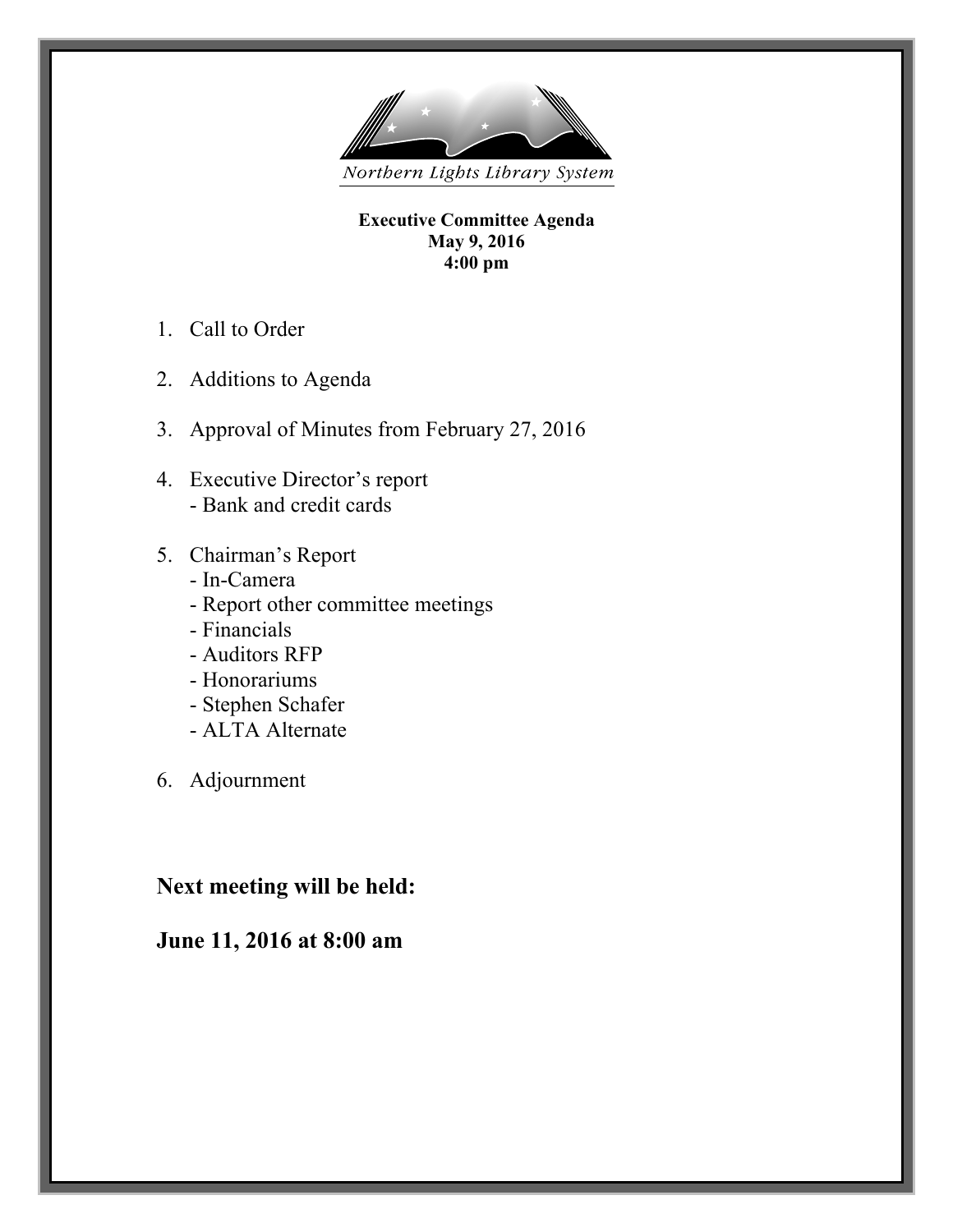# **Executive Committee Meeting May 9, 2016 Meeting Minutes**

- Present: Arnold Hanson, Laurent Amyotte, Stephen Dafoe, Jim Cheverie, Dianne Ross, Wayne Bokenfohr (teleconference)
- Guest: Maureen Penn
- Staff: Julie Walker, Colette Poitras, Kelly McGrath, Terri Hutz, Tracy Jamieson, Kayla Lorenzen, Robyn Gray
	- 1. Meeting called to order at 4:45 pm
	- 2. Additions to Agenda **Motion to approve the agenda – Dianne Ross – Carried.**
	- 3. Minutes of February 27 **Motion to approve the minutes of February 27, 2016 as presented – Jim Cheverie – Carried.**
	- 4. Executive Director's Report

- New Staff: Kayla Lorenzen - Public Services Consultant; Robyn Gray - Public Services Consultant; Heather Elliott - 6 month contract, Alexis Bristow & Dayna Wallington - summer students

- Rhonda Cusack will start as the VDX/ILL Assistant
- Susan is on 6 month leave
- Patty is away until July 25
- Lamont Julie had a meeting with them and had a good discussion
	- The town will pay they are happy with everything
- Andrew Colette, Julie & Kelly are going tomorrow to have discussions
	- Recon will be done over summer
	- They should be up and running by September
- Paradise Valley is moving to a new building this summer
- Ashmont is planning to move into a new building
- Glendon wants to join but they need to finance it
- Training
	- I.T. Server training Jodi & Kelly are almost done their courses
	- May 20 P.D. Day Kathryn Hotte
	- May 16 & 17 FOIP Training for librarians and board members
- New Projects First Nations Pilot Project
	- Frog Lake was mistakenly placed with Yellowhead they will change this.
	- There will be no charge for memberships
	- The grant will cover the memberships and lost books, etc.
	- Strategic planning meetings will be held in the future
- Alberta Library is getting rid of OCLC subscription; will be going to the Z39
- TAL Online
	- Is charging \$100,000 for something we already have (the Z39)
	- Next year getting rid of VDX/ILL, different solution In-Reach
	- There is a pilot project of a certain amount of libraries and universities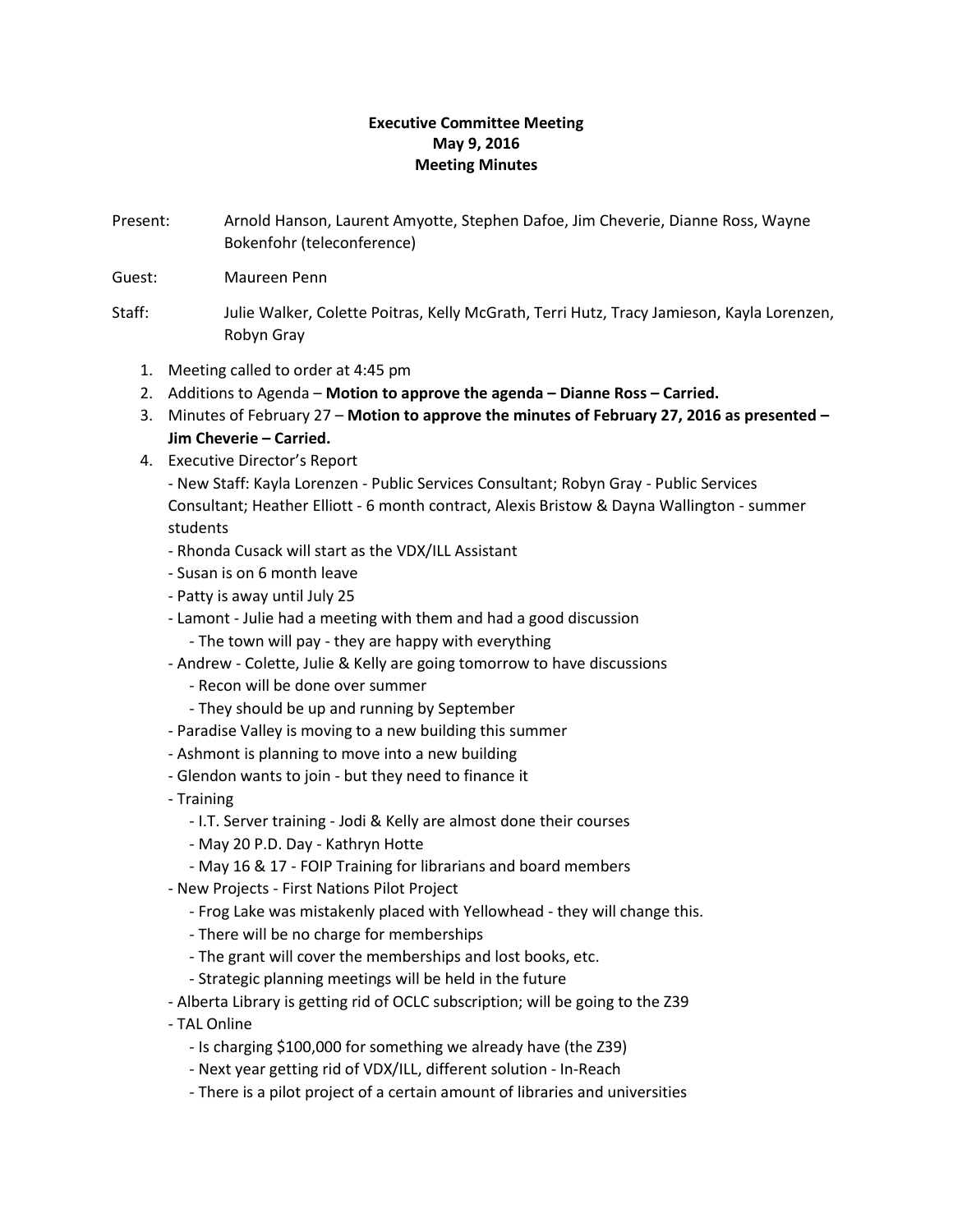- There is a cost associated with joining the project, but it's a lower cost now than later.

- This is not just for Canada, it goes through-out the world who has In-Reach
- Linked Data with google will give the nearest library for available item
- Cypress Resume and Tumble Books is now up and running. There has been positive feedback.
- At LMAC in May all the libraries will get their new I-Pads

- Van - the dealership didn't do the release forms so it will be another 2 months before we receive the van. They gave a \$5,000 discount on the price due to the inconvenience. Still waiting on a part.

- Axia will be upgrading us and 5 other libraries

- Fortigate can't handle the upgrade therefore, need to upgrade fortigate at approx. \$30,000 each.

- For each of the other libraries it will be \$1,500/unit

## **Motion to accept Director's Report as information - Stephen Dafoe - Carried.**

- Bank & Credit Cards

- Having problems using credit card - sometimes it works and other times it doesn't

- Looking into different bank options - TD is very expensive; ATB not too bad

- Service for all banks is you get what you pay for

- Servus still hasn't given new credit cards for the new staff and still has Brigitte as the contact therefore unable to get any information. Terri has requested numerous times and has had meetings with Servus and still it's not being done.

**Motion to accept the recommendation to change to ATB as information - Wayne Bokenfohr - Carried.**

Discussion on banking

**Motion to switch all accounts and credit cards to ATB from Servus Credit - Arnold Hanson - Carried.**

- 5. Chairman's Report
	- Report from Other Committees

- Policy Committee - today worked on governance, proportional make-up of Executive Committee.

- The Chair is elected from the general membership; Cold Lake and Sturgeon County automatically receives a seat due to population size; 1 from each of the 4 zones (the votes will be from each zone).

- Elections will be 2 year terms

- Looking at changing the election to a March date instead, so the next vote would be 2017, 2019, 2021, etc.

- Financials - to the end of March, 2016 - running on track **Motion to accept the financials as information - Stephen Dafoe - Carried.**

- Auditors RFP
	- Joly, McCarthy & Dion 2 years left on contract
	- There is no cancellation policy in contract

### - Honorariums

- Each meeting should be paid even if there are 2 meetings a day.